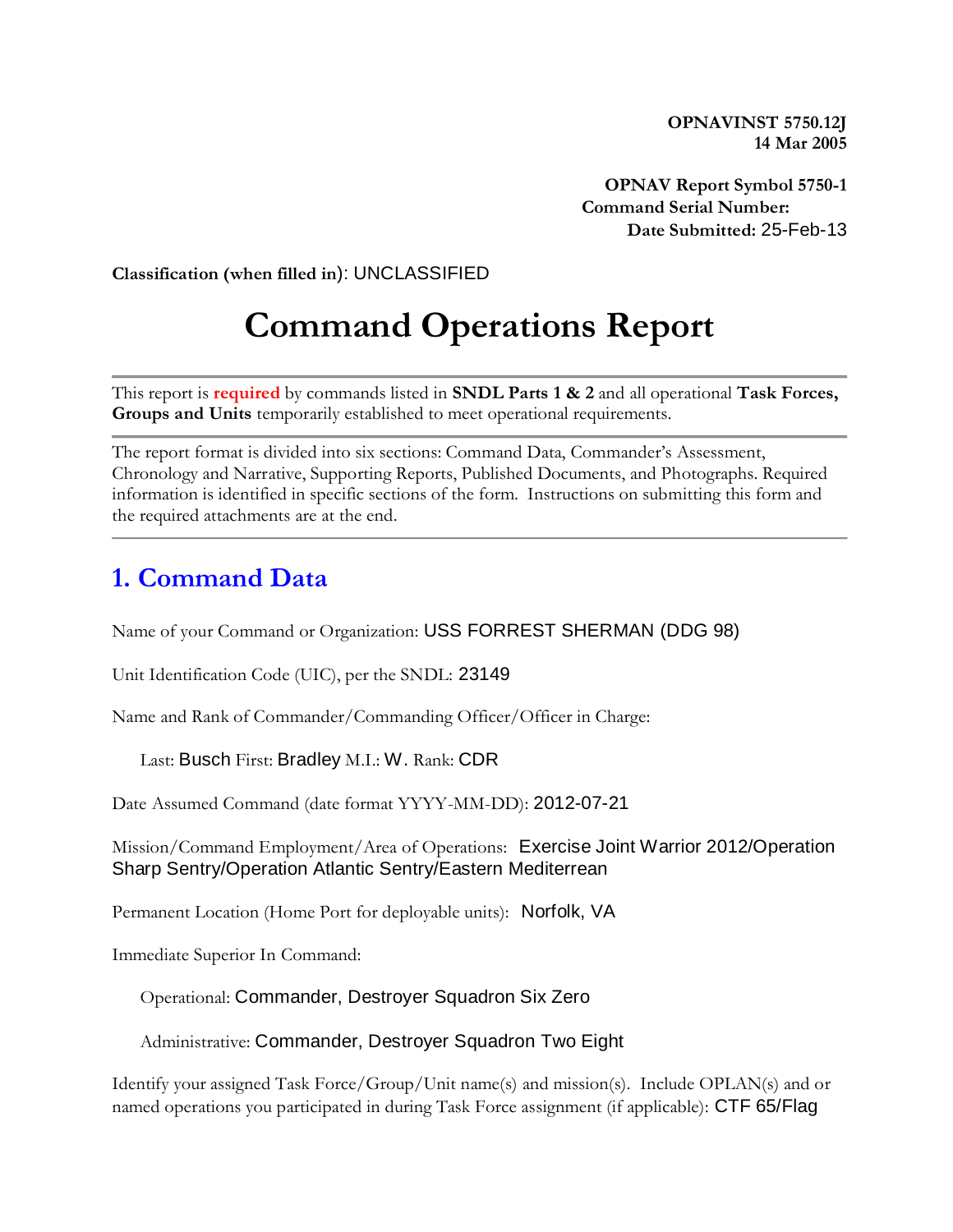#### Officer Sea Training (FOST)/Exercise JOINT WARRIOR (12-1)/Exercise MAVA BALINA/Exercise LOCAL HERO

Name(s) of Forces, Commands, Ships, Squadrons or Units assigned or under your operational control (if applicable): HSL 48

Type and number of Aircraft Assigned and Tail Codes, if applicable: 1 SH60B Helo; Tail Code 163235

Commands, Detachments or Units deployed on board or stationed aboard as tenant activities (as applicable):

Number of Personnel Assigned:

Officers: 38 Enlisted: 257 Civilian: 1

Command Point of Contact (required entry, complete in full):

Name (Rank, First Name, Middle Initial, Last Name): ENS Job Title/Office Code: Administrative Officer E-mail (both classified and unclassified, if available): Phone number(s): Command Mailing Address: FPO, AE 09569-1214

### **2. Commander's Assessment**

The Commander's Assessment briefly tells the story of the command's role in national defense and should highlight any general and specific lessons-learned. It should contain the commander's commentary, insights and reflections on the unit's activities. Attention should be directed to significant issues impacting training, operations and mission accomplishment during the reporting period. Descriptions of circumstances and sequence of events leading to major command decisions and results of those decisions are particularly desired. Also desired are accounts of specific contributions of individuals in the command to mission accomplishment. For units engaged in or directly supporting combat, significant wartime or peacetime operations (named operations, noncombat evacuation operations, disaster relief or other humanitarian operations, etc.) or major exercises, particular attention should be given to the commander's estimate of the situation, records of discussions and decisions, descriptions of circumstances and sequence of events leading to operational decisions and results of those decisions. For a unit returning from deployment or participating in a single operation this can normally be a single assessment. For higher-echelon commands or units engaging in multiple operations, a separate assessment for each operation in addition to an overall assessment may be appropriate.

FORREST SHERMAN (FSH) returned from a hard-earned holiday leave period and kicked off the 2012 calendar year with Tier 2 Afloat Training Group (ATG) events. Surface and Air watch standers participated in combat scenario training at CSCS DET, Norfolk while the engineers completed their pre-deployment Gas Turbine Module (GTM)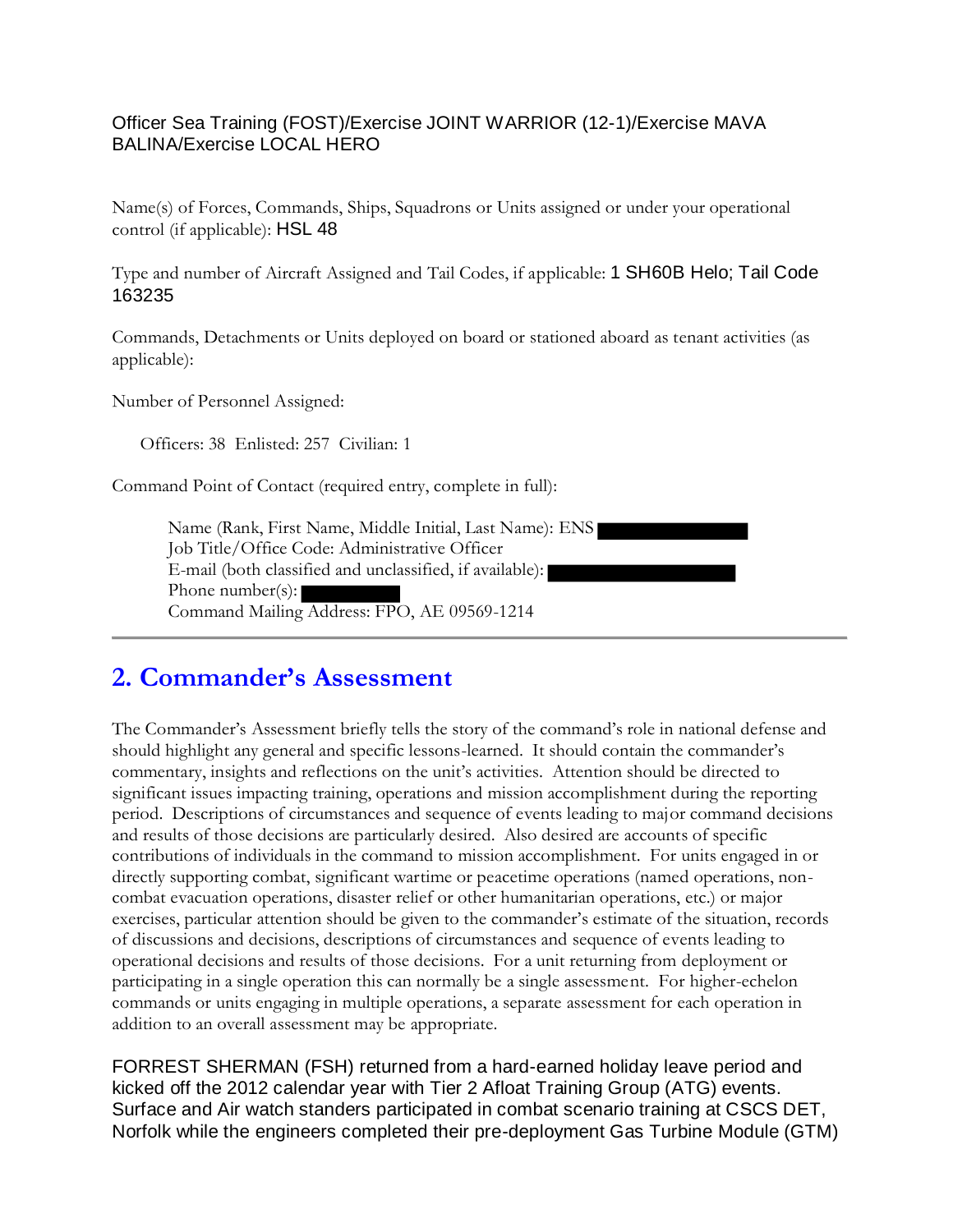inspections. Weapon and Operations departments completed the Naval Surface Fire Support (NSFS) and Naval Fire Control System (NFCS) team trainers. FSH also welcomed the Air Department on board for Week One Work Ups and completed over 46 hours of flight operations.

DESRON 26 visited during the month as FSH prepared to depart to participate in Flag Officer Sea Training (FOST) and Exercise JOINT WARRIOR (JW) 12-1. Key leaders were off the ship in the last week of January to participate in Exercise JOINT WARRIOR Warfare Commander's Conference in the United Kingdom. Looking further ahead in preparation for the upcoming deployment, FSH underwent a full Combat Systems equipment groom (C5RA) at the end of January.

In the month of February, FSH completed the following ATG events and inspections: MED 1.4, SUP 1.4, STW 2.3/2.4, NSFS 2.4, CRY 2.3, INT 2.3, EW 2.3, USW 2.2/2.3/2.4, SW 2.3, AW 2.3, MED 1.4, and VBSS 2.3. FSH started the month by getting underway to AUTEC (Bahamas) and completed the underway with a degaussing run in Mayport, FL. Upon return to Norfolk, FSH excelled through the ATG 3M Assessment and scored 92%, the highest score of any DDG in the fleet! ATG certifications were also accomplished in Strike (CMTQ and the IMPASS FIREX) and USW.

By the first week of March, the crew had completed ATG's new Pilot Basic Phase by finishing up the 2.4 assessment! Following the completion of FSH's Basic Phase, FSH said "good-bye" to its loved ones for a transit across the Atlantic Ocean for exercises with the Royal Navy. FSH stopped briefly for fuel in the Azores, before going to Plymouth, England to participate in FOST and Joint Warrior.

During JW, FSH got a chance to operate with NATO allies Germany, France, Denmark and the United Kingdom throughout the UK/Scotland area. CDRE Castro and his team from DESRON 26 embarked on FSH for the JOINT WARRIOR portion of our underway and served as the Sea Combatant Commander and the Maritime Interdiction Operations (MIO) Commander for the exercise. FSH demonstrated to the DESRON and our NATO allies proper operations to conduct boardings, air defense, and joint fire exercises over Cape Wrath. The Royal Navy spotters and gunnery experts were extremely impressed with the accuracy of the FSH NSFS team. FSH made port stops in Brest, France and Faslane, UK.

In April, FSH completed JW successfully along with an Independent Deployed Certification (ID CERT EX). The FSH VBSS team scored an unprecedented 98% during their MSO-R certification with COMSTKFORTRALANT. Following JW activities, FSH welcomed on board over 50 "tigers" in Mayport, FL who joined their family members on a three-day underway back to Norfolk, VA. They were treated to a 5" gun shoot, and shipwide tours. Weapons department conducted a weapon's on load which ended with a friends and family day cruise through Virginia OPAREA. FSH had one final Command Maintenance Availability (CMAV) period in June prior to leaving for deployment. Following a pre-operational movement leave period in June, the crew came back well rested and prepared to set sail to SIXTH fleet.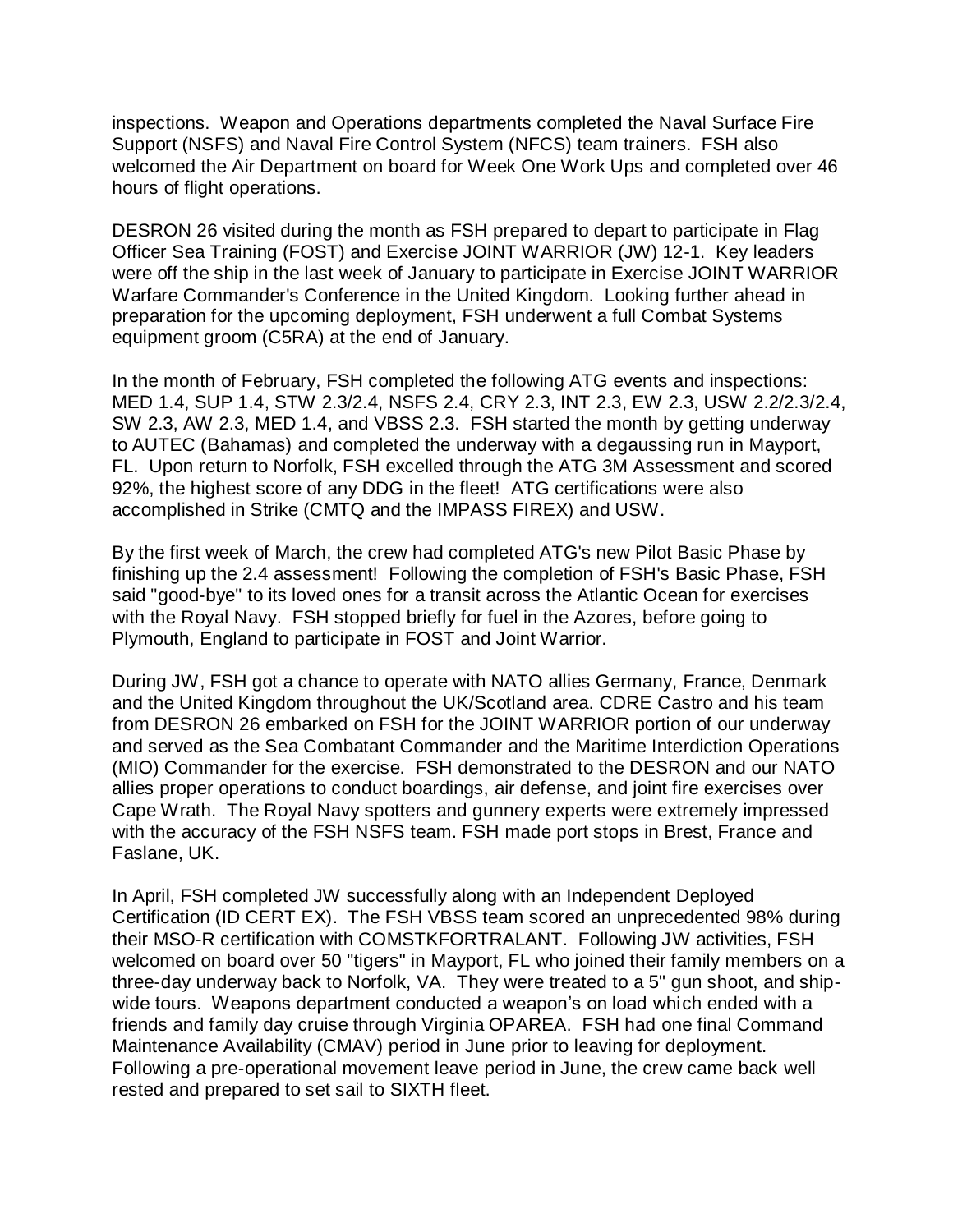FSH began her 2012 deployment on July 3. FSH trained during the TRANSLANT to the Eastern Mediterranean, making a brief stop for fuel in Rota, Spain. After turning over with ARLEIGH BURKE (DDG 51) in Augusta Bay, Italy, the ship made her way to station. The crew was afforded liberty after conducting operations and briefs in Augusta Bay as well as in Souda Bay, Crete. On 21 July, CDR Busch relieved CDR Sanchez as Commanding Officer while on station in the Eastern Mediterranean Sea.

FSH began her second month of deployment with a port visit in Souda Bay, Crete for equipment repairs to SPY. The crew worked hard to troubleshoot and make repairs so the ship could return to station. Upon completing repairs and returning to station, the crew participated in a Search and Rescue/Maritime exercise with the Israeli Navy. During this exercise, FSH was able to demonstrate ship handling, firefighting, and medical treatment skills. After the exercise, FSH pulled into Haifa, Israel for a couple of days of hard earned liberty. During this port visit, MWR arranged great tours for the crew to sites such as the Dead Sea, the Sea of Galilee, Nazareth, and Jerusalem.

After 4 weeks on station in the Eastern Mediterranean Sea, FSH pulled back into Souda Bay for emergent repairs on SPY during this stop, FSH welcomed ISCS Lott of CTF508 for an Anti-Piracy brief in preparation for upcoming missions. Though these missions were cancelled, the VBSS and combat teams received valuable training. In addition to the Fleet missions, FSH was actively participating in C6F STRIKE scenarios. On September 16, FSH pinned our new Chief Petty Officers while underway in the Levant region:







The biggest success of October was a flawless execution of Exercise LOCAL HERO 12- 5 with the Israeli Naval Forces. Following the exercise, FSH's port visit in Haifa was extended to allow for emergent repairs. A "Bravo Zulu" was given to the engineers for making their repairs as well as to the Air Department for getting VENOM 503 back flying again after a challenging month. Once successfully underway again, FSH was able to enjoy its first swim call of the deployment. The fun continued on Halloween when the Fun Boss became the Fright Boss for a night.

The major event for the ship in November was the successful participation in the multinational exercise, MAVI BALINA (MB) 2012 in the beginning of the month. MB was primarily an ASW exercise but tested the combat ability of the entire ship to operate with and in support of our NATO allies. FSH was redirected from Haifa to Larnaca, Cyprus for Thanksgiving. At the end of the month, FSH arrived in Souda Bay, Crete to conduct voyage repairs.

The priority for the ship in December was mid-deployment voyage repairs in Souda Bay. We returned to station mid-month, and completed a successful LOCAL HERO exercises with our Israeli allies. On December 14 a frocking ceremony was held for 39 FSH Sailors who were selected to advance. FSH showed its commitment to training through out the course of 2012: 7 officers earned their SWO pin, 13 officers earned their OOD qualification, and 58 Sailors earned ESWS pin. The FSH crew spent Christmas and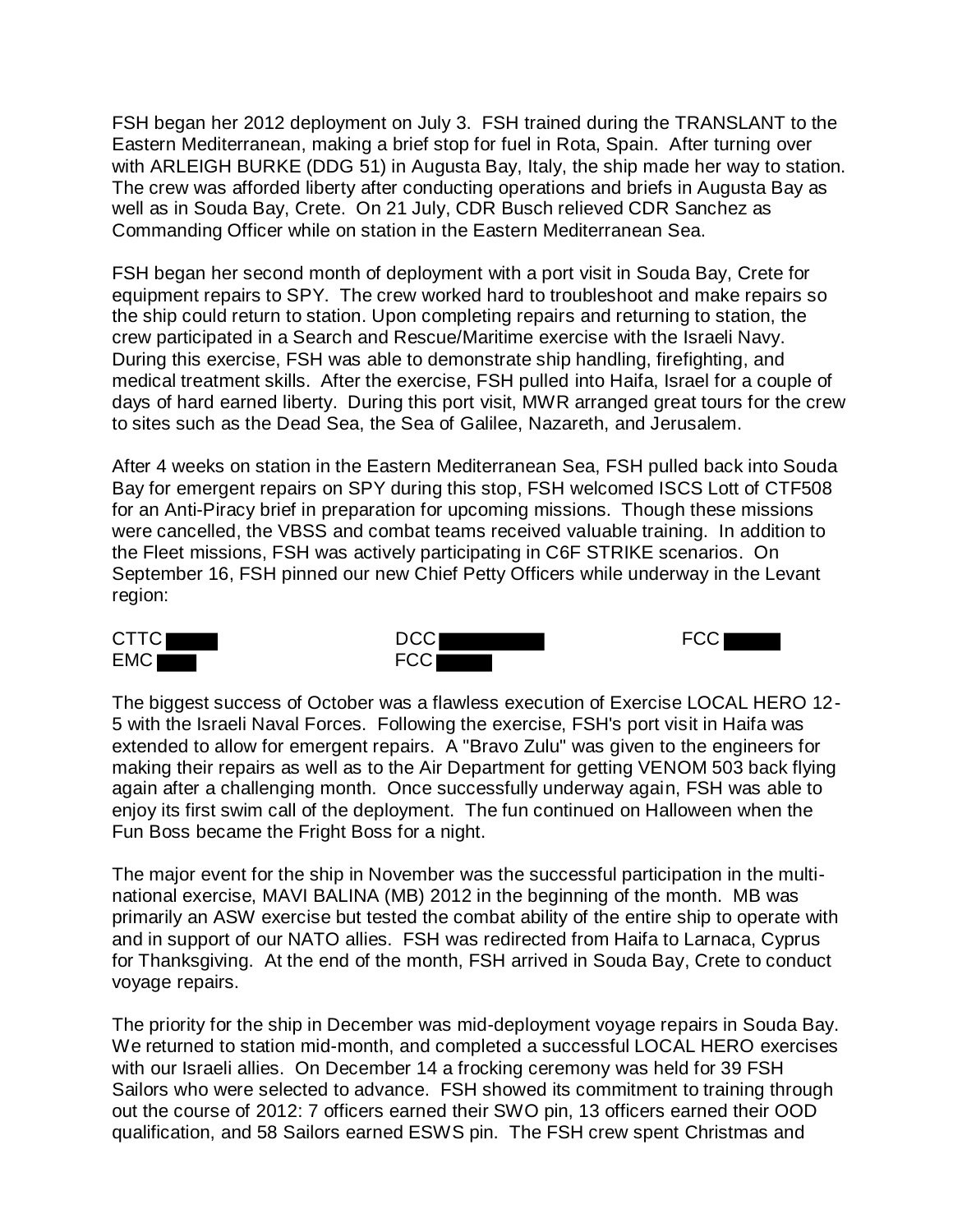New Years Day at sea. The Supply Department provided outstanding holiday meals for the crew to enjoy. FSH remains on track for returning home to Norfolk in February, 2013.

### **3. Chronology and Narrative**

Chronology should include dates of movements; local operations and training; exercises and operations (define acronyms and purpose of exercise or operation); installation of new weapons systems or changes; major physical changes to facilities, ship or aircraft; Class A or B mishaps; port visits; unit awards received; reserve augmentation; and other significant operational or administrative events.

2012-01-01 CMAV until 13 JAN 2012-01-01 BASIC PHASE until 29 FEB 2012-01-03 GTM Pre-Deployment Inspection until 06 JAN 2012-01-09 SW, AW, USW, and STW 2.2 until 13 JAN 2012-01-17 TYT VCOA until 20 JAN 2012-01-17 WOWU (HSL 48.1) until 20 JAN 2012-02-03 TYT VCOA until 10 FEB 2012-02-03 CRY, INT, EW 2.2 and 2.3 until 10 FEB 2012-02-03 USW 2.3A and B until 10 FEB 2012-02-03 SW and AW 2.3B until 10 FEB 2012-02-13 3M and SUP 1.4 until 17 FEB 2012-02-13 AW/SW 2.3A until 17 FEB 2012-03-12 Depart on Exercise JOINT WARRIOR; TRANSIT until 23 MAR 2012-03-23 Arrive Plymouth, UK; Depart 25 APR 2012-03-26 Flag Operation Sea Training until 5 APR 2012-03-30 Arrive Faslane, UK; Depart 2 APR 2012-04-06 Arrive Brest, FR; Depart 10 APR 2012-04-16 JOINT WARRIOR EXERCISE until 26 APR 2012-04-23 RAS with USNS LEROY GRUMMAN 2012-04-27 Arrive Faslane, UK; Depart 30 APR 2012-04-30 TRANSIT until 10 MAY 2012-05-11 Arrive Mayport, FL; Depart 15 MAY 2012-05-15 Tiger Cruise until 18 MAY 2012-05-18 RTHP 2012-05-29 Arrive Yorktown; Depart 01 JUN 2012-06-01 RTHP; Family Day Cruise 2012-06-01 Command POM Period until 29 JUN 2012-07-03 Depart Norfolk to Yorktown; Depart on Deployment 2012-07-03 TRANSIT until 11 JUL 2012-07-08 Chop into C6F 2012-07-12 Arrive and Depart Rota, Spain 2012-07-12 TRANSIT Straight of Giblartar 2012-07-16 Arrive Augusta Bay, Sicily; Depart 18 JUL 2012-07-16 Ammo Onload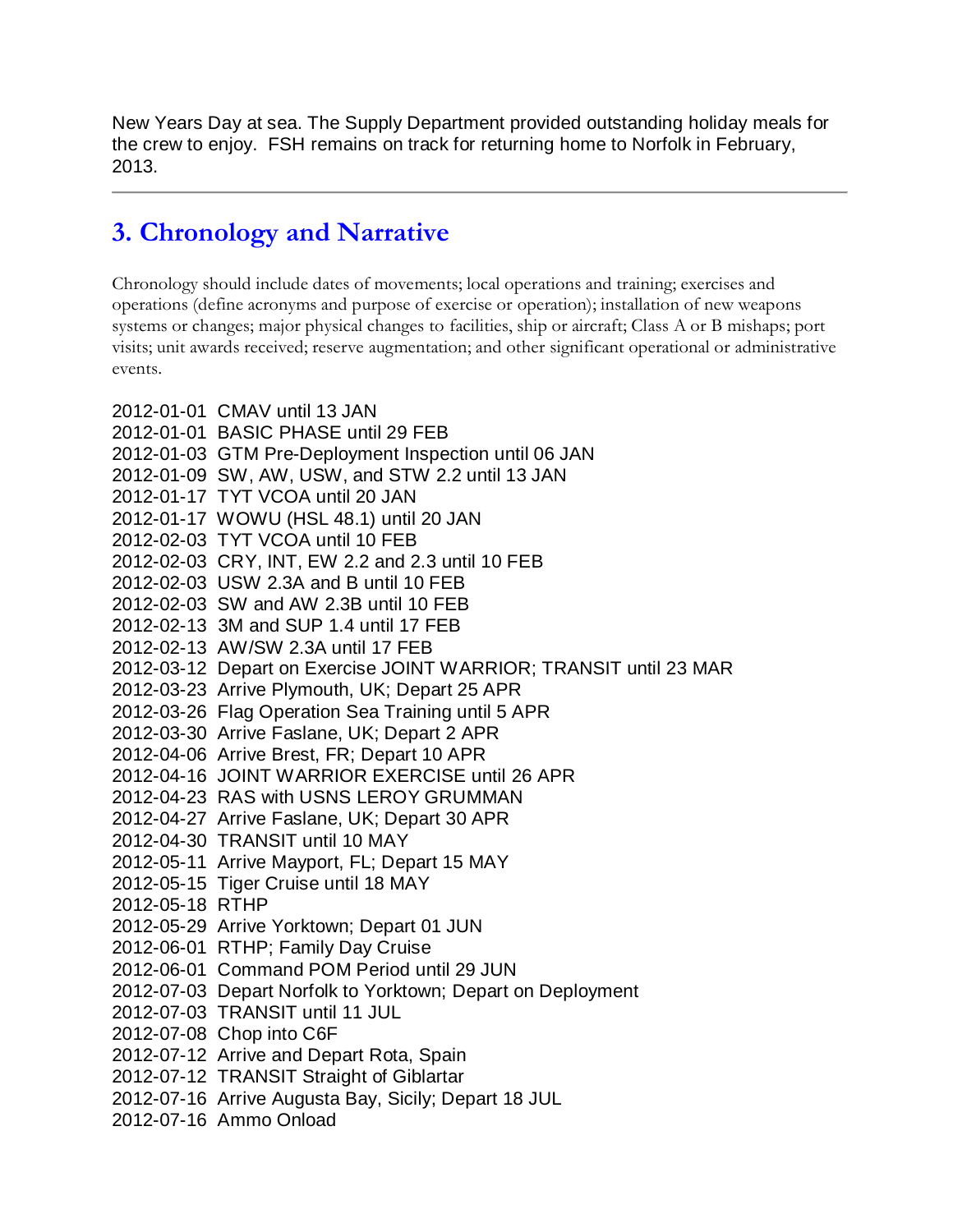```
2012-07-17 CDS-60 Turnover Briefs
2012-07-18 UNREP with USNS CHARLES DEWITT
2012-07-21 Change of Command; Turnover with USS FARRAGUT
2012-07-27 Arrive Souda Bay, Crete; Depart 31 JUL
2012-07-09 UNREP with USNS JOHN LENTHAL
2012-08-12 Arrive Haifa, Isreal; Depart 17 AUG
2012-08-12 Exercise RELIANT MERMAID until 16 AUG
2012-09-03 Arrive Souda Bay, Crete; Depart 10 SEPT
2012-09-03 Arrive Souda Bay, Crete; Depart 19 SEPT 
2012-09-24 Arrive Souda Bay, Crete; Depart 25 SEPT
2012-10-14 Arrive Haifa, Israel; Depart 22 OCT
2012-10-30 Exercise LOCAL HERO
2012-11-04 Arrive Aksaz, Turkey; Depart 07 NOV
2012-11-07 Exercise MAVI BALINA until 12 NOV
2012-11-07 Arrive Larnaca, Cyprus; Depart 24 NOV
2012-11-30 Arrive Souda Bay, Crete; Depart 8 DEC
2012-11-30 VMAV until 8 DEC
```
The short narrative should amplify chronology entries (such as objectives and results of exercises/ operations; commander's evaluation of exercises/operations, etc). Entries may refer to an enclosure of this report without additional description if the enclosure sufficiently reports the incident/event. For all other entries, give the date or period in YYYY-MM-DD format and provide a brief narrative. All significant events during the reporting period are to be included.

#### **4. Supporting Reports**

Supporting Reports are those reports required by other instructions that provide significant data about the command during the calendar year. These reports may be submitted "as is," eliminating the need to duplicate information for this report that is already contained in reports prepared in response to other instructions and requirements. Examples include battle efficiency, safety and other award submissions, major staff or command studies, and end of cruise reports or briefs. For units engaged in or directly supporting combat, significant wartime or peacetime operations (named operations, non-combat evacuation operations, disaster relief or other humanitarian operations, etc.) or major exercises, enclosures may include, but are not limited to:

- a. Situation Reports
- b. Intentions Messages
- c. Operational Reports
- d. Operations Orders/Deployment Orders
- e. Operational Plans
- f. Personal For Messages
- g. After Action Reports
- h. Significant Electronic Message Traffic (outgoing/e-mail/chat)
- i. Battle Damage Assessments
- j. Casualty Reports
- k. End-of-Cruse/Deployment Reports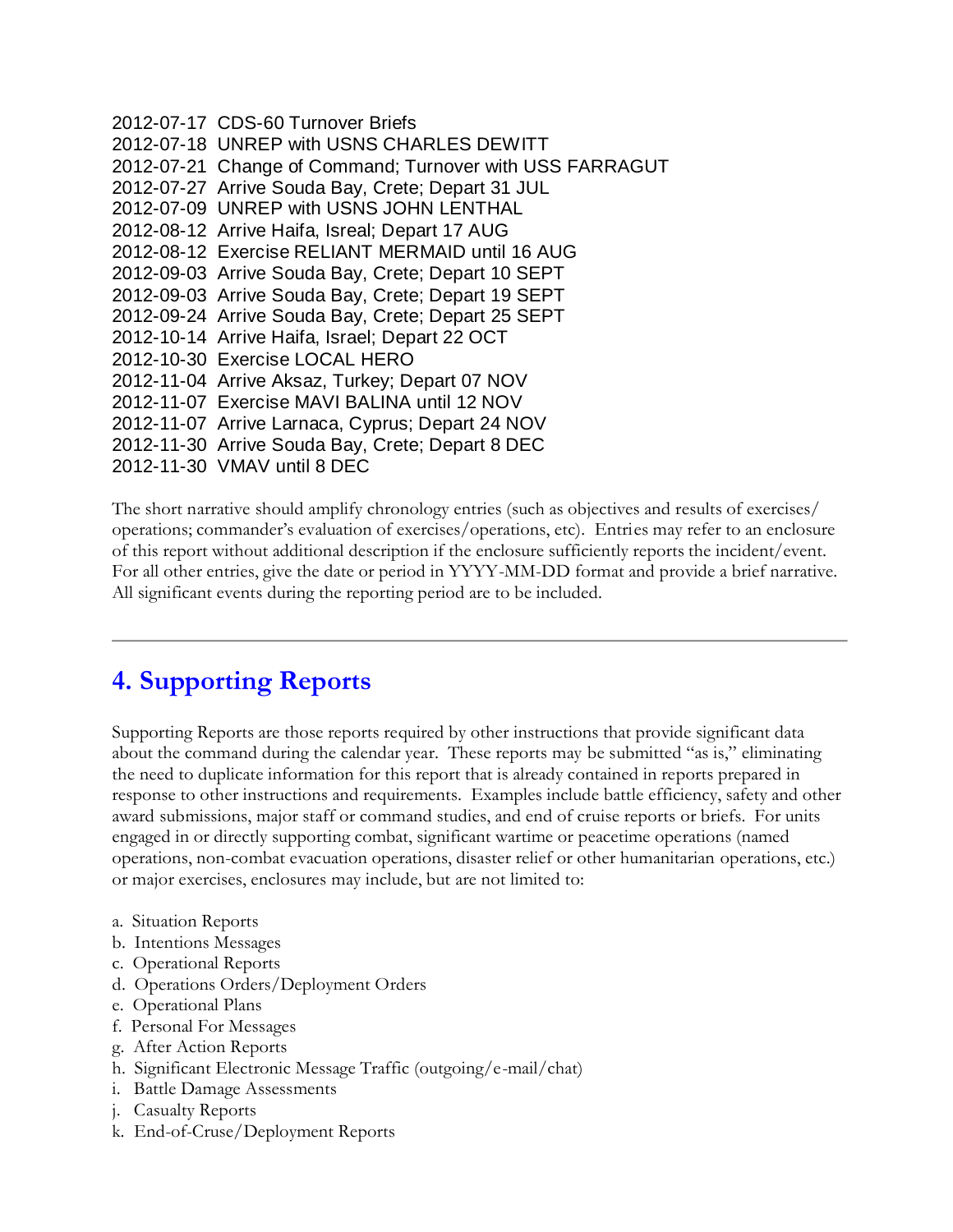l. Intelligence Summaries m. Major Exercise Reports

List below the items submitted, indicating the classification of each. Electronic reports should be in a Microsoft Office format (Word, Excel, Power Point, or Access), HTML, PDF, JPG, GIF, or plain text. It is unnecessary to convert non-electronic documents to electronic format. Submit electronic reports via e-mail or on CD-ROM as explained at the end of this form. Enclosures that do not exist in electronic format should be listed below and submitted in hardcopy in the same manner as a CD-ROM.

### **5. Published Documents**

List below the published documents being submitted in either electronic or paper format, indicating the classification of each item. Documents to be submitted include cruise books, change of command programs, commissioning/decommissioning brochures, establishment/disestablishment/deactivation brochures, copy of command's web site, news releases, biography of commander, welcome aboard brochures, newspaper articles, command studies, statistical data, etc.

Electronic documents should be in a Microsoft Office format (Word, Excel, Power Point, or Access), HTML, PDF, JPG, GIF or plain text. Documents in electronic format are to be submitted via e -mail or on CD-ROM as explained at the end of this form. It is unnecessary to convert non-electronic documents to electronic format. List any enclosures that are not electronic and submit in hardcopy in the same manner as a CD-ROM.

## **6. Photographs**

List below official photographs and any other command-generated media being submitted in either electronic or paper format. Photographs to be submitted include: official photo of commanding officer; recent photo of ship, aircraft, or facility; and photos of historic events associated with the command. Photographs submitted electronically should be in JPG, TIFF or GIF format. It is unnecessary to convert non-electronic documents to electronic format. Photographs in electronic format are to be submitted via e-mail or on CD-ROM as explained below. Enclosures that do not exist in electronic format should be listed below and submitted in the same manner as the CD-ROM. Also include any photographs covering operational strikes, battle damage (especially that sustained by own ship, aircraft, facilities or equipment), or other relevant photos relating to combat or deployment operations.

#### **Submit this Command Operations Report as follows:**

Via e-mail, to one of the three e-mail addresses: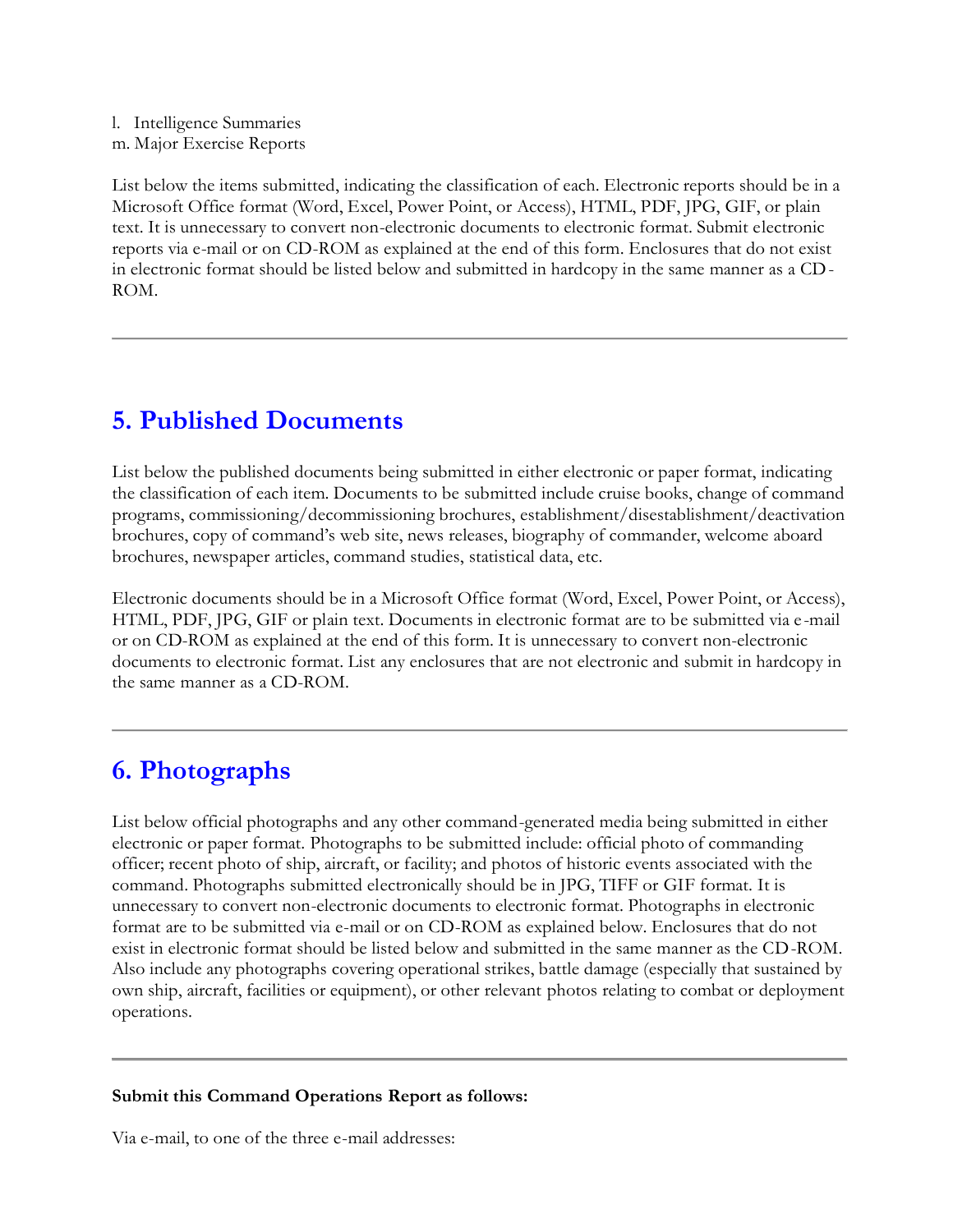All air/aviation commands: aviationhistory@navy.mil All ships: shiphistory@navy.mil All other commands: archives@navy.mil

Place any attachments too large for transmission via e-mail on CD-ROM and send by an approved commercial courier, such as FEDEX or UPS. Check CDs for readability before submission to guard against corruption. Forward paper records included as attachments in the same manner. **Do not forward Command Operations Reports via U.S. mail, as all mail addressed to the Naval Historical Center is irradiated and will result in destruction of discs and damage to paper enclosures.** Address all shipments to:

Naval Historical Center (Attn: Ships History/Aviation History/Operational Archives) \* 805 Kidder Breese Street SE Washington Navy Yard, DC 20374-5060

Submit **Confidential and Secret** Command Operations Reports electronically via SIPR-net e-mail to one of the three e-mail addresses:

All air/aviation commands: aviationhistory@nhc.navy.smil.mil All ships: shiphistory@nhc.navy.smil.mil All other commands: archives@nhc.navy.smil.mil

Place any **classified** attachments too large for transmission via e-mail on CD-ROM and send by an approved commercial courier, such as FEDEX or UPS. Check CDs for readability before submission to guard against corruption. Forward classified paper records included as attachments in the same manner. **Do not send attachments to the Command Operations Report via U.S. mail, as all mail addressed to the Naval Historical Center is irradiated and will result in destruction of discs and damage to paper enclosures.** Ensure all items are properly marked and wrapped. Address all shipments to:

Naval Historical Center (Attn: Ships History/Aviation History/Operational Archives) \* 805 Kidder Breese Street SE Washington Navy Yard, DC 20374-5060

Forward Command Operations Report enclosures containing **Top Secret** via courier to:

405130-BA 33 NHC/AR Washington, DC

Forward Command Operations Report enclosures containing **Sensitive Compartmented Information (SCI)** via courier to:

449354-BA 31 ONI/Suitland, MD